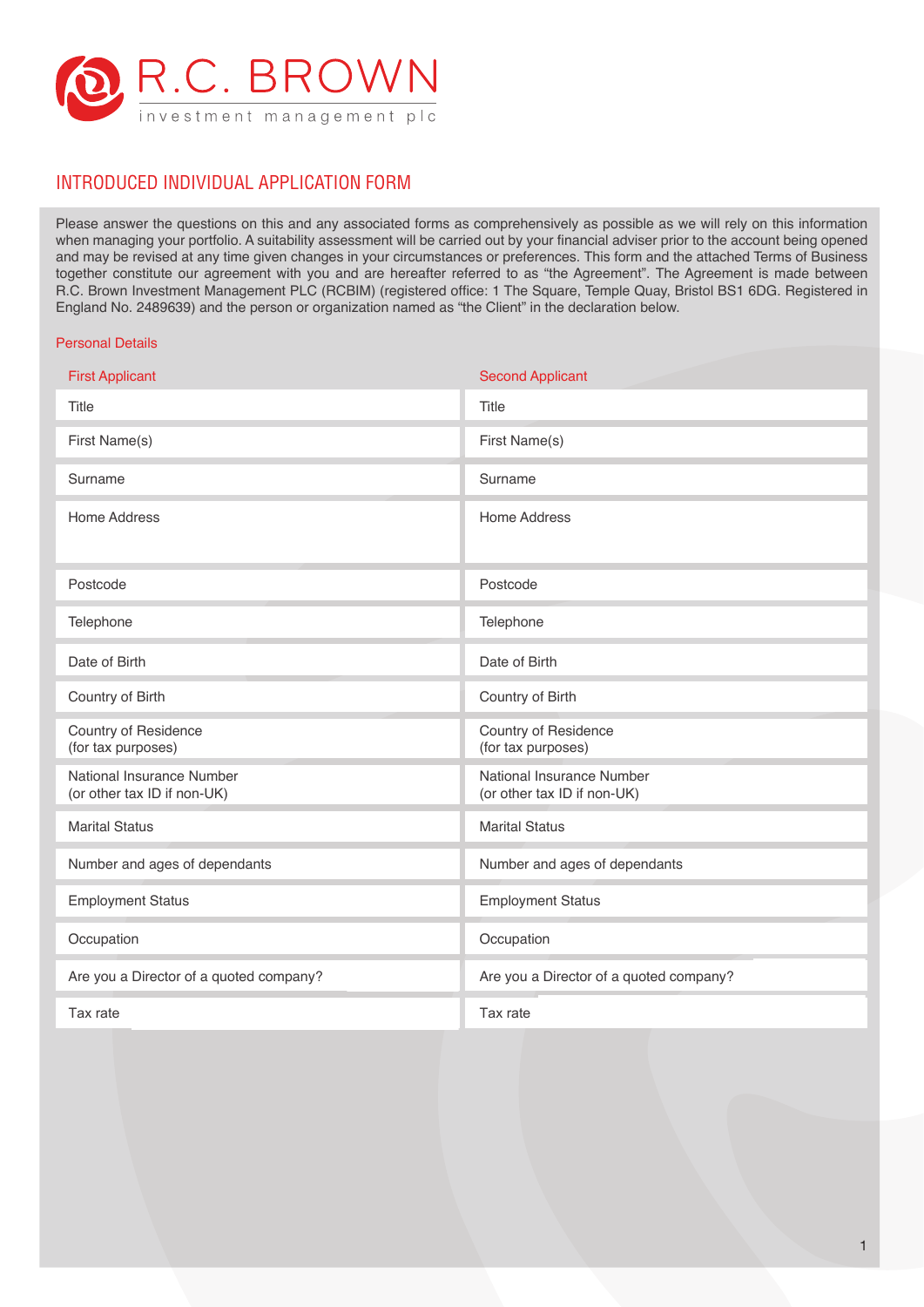

| <b>First Applicant</b>                                                                                  |   | <b>Joint Applicant</b>                  |      |
|---------------------------------------------------------------------------------------------------------|---|-----------------------------------------|------|
| Total annual income                                                                                     | £ | Total annual income                     | £    |
| Sources of income                                                                                       |   | Sources of income                       |      |
| Total annual expenditure                                                                                | £ | Total annual expenditure                | $-F$ |
| Annual disposable income £                                                                              |   | Annual disposable income £              |      |
| <b>Total assets</b>                                                                                     | £ | Total assets                            | £    |
| <b>Total investments</b>                                                                                | £ | <b>Total investments</b>                | £    |
| <b>Total liabilities</b>                                                                                | £ | <b>Total liabilities</b>                | £    |
| Emergency funds                                                                                         | £ | Emergency funds                         | £    |
| Net assets                                                                                              | £ | Net assets                              | £    |
| Net assets available for investment $E$                                                                 |   | Net assets available for investment $f$ |      |
| <b>Investment Details</b><br>What is the approximate value of the investments you wish RCBIM to manage? |   |                                         |      |

| Cash $(E)$                     |                                                                                                                 |                                                                                 |                                                                                                                 |  |
|--------------------------------|-----------------------------------------------------------------------------------------------------------------|---------------------------------------------------------------------------------|-----------------------------------------------------------------------------------------------------------------|--|
| Existing investments $(E)$ $E$ |                                                                                                                 |                                                                                 |                                                                                                                 |  |
| Total $(E)$                    |                                                                                                                 |                                                                                 |                                                                                                                 |  |
|                                | the contract of the contract of the contract of the contract of the contract of the contract of the contract of | the contract of the contract of the contract of the contract of the contract of | the contract of the contract of the contract of the contract of the contract of the contract of the contract of |  |

If the investments are registered in the your own name please provide full details in Appendix 6. If you are transferring your portfolio from another investment manager please give their details here:

| Firm Name: |                    |  |
|------------|--------------------|--|
| Address:   |                    |  |
| Telephone: | Account Number(s): |  |
|            |                    |  |

# **Timescale**

Over what term are you willing to invest your money? If you know of any dates when you will need to realize some or all of your investments please give details here:

# Source of Funds

 In order for us to comply with current Anti Money Laundering regulations please describe how you originally acquired the funds underlying your investments (e.g. inheritance, sale of property, retirement lump sum, savings etc):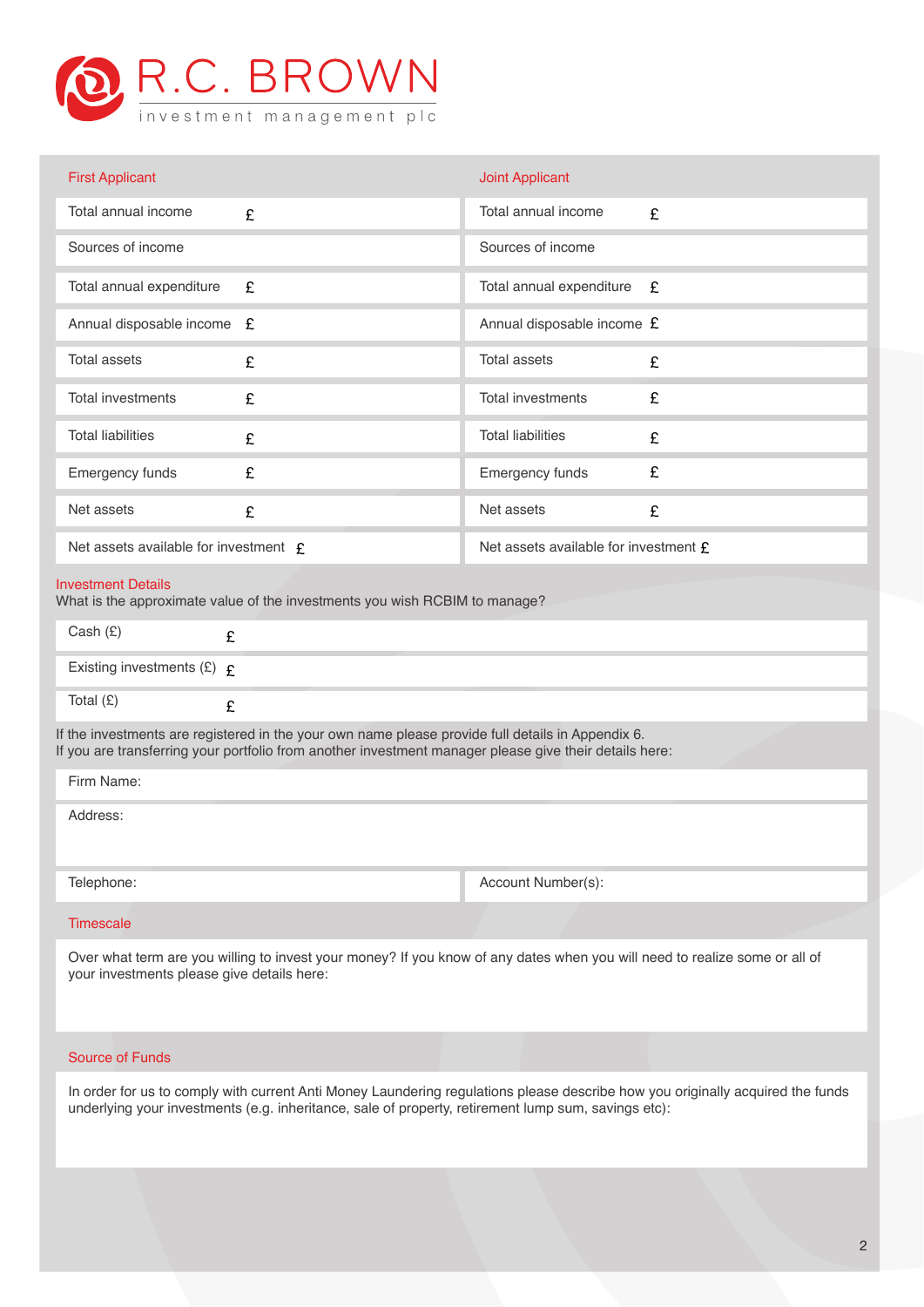

### Experience & Expertise

What understanding, knowledge and experience of investments do you have?

## Investment Constraints

 If you have any ethical constraints or other instructions which you would like us to comply with when managing your portfolio please give details here (Note: it may not be possible to apply restrictions for Managed Fund portfolios, where the investments in the underlying funds are not determined by us):

## Income Requirements

Do you require a specific level of income from your portfolio?

If Yes what is the net annual amount required: £

(Please ensure that you select an Investment Model which will support this level of income)

Please indicate whether you wish the income from the portfolio to be:

Please specify the frequency:

Bank account to which payments should be made:

Bank or B/Society Name & Address:

Account Name:

Account Number: Sort Code:

| <b>ISA Subscriptions</b>                                                           | <b>ISA</b> | <b>Junior ISA</b> |
|------------------------------------------------------------------------------------|------------|-------------------|
| Have you taken out an ISA for the current tax year?                                |            |                   |
| If No, would you like us to deduct funds from your portfolio to invest in an ISA?  |            |                   |
| Would you like to transfer a stocks and shares ISA to RCBIM from another provider? |            |                   |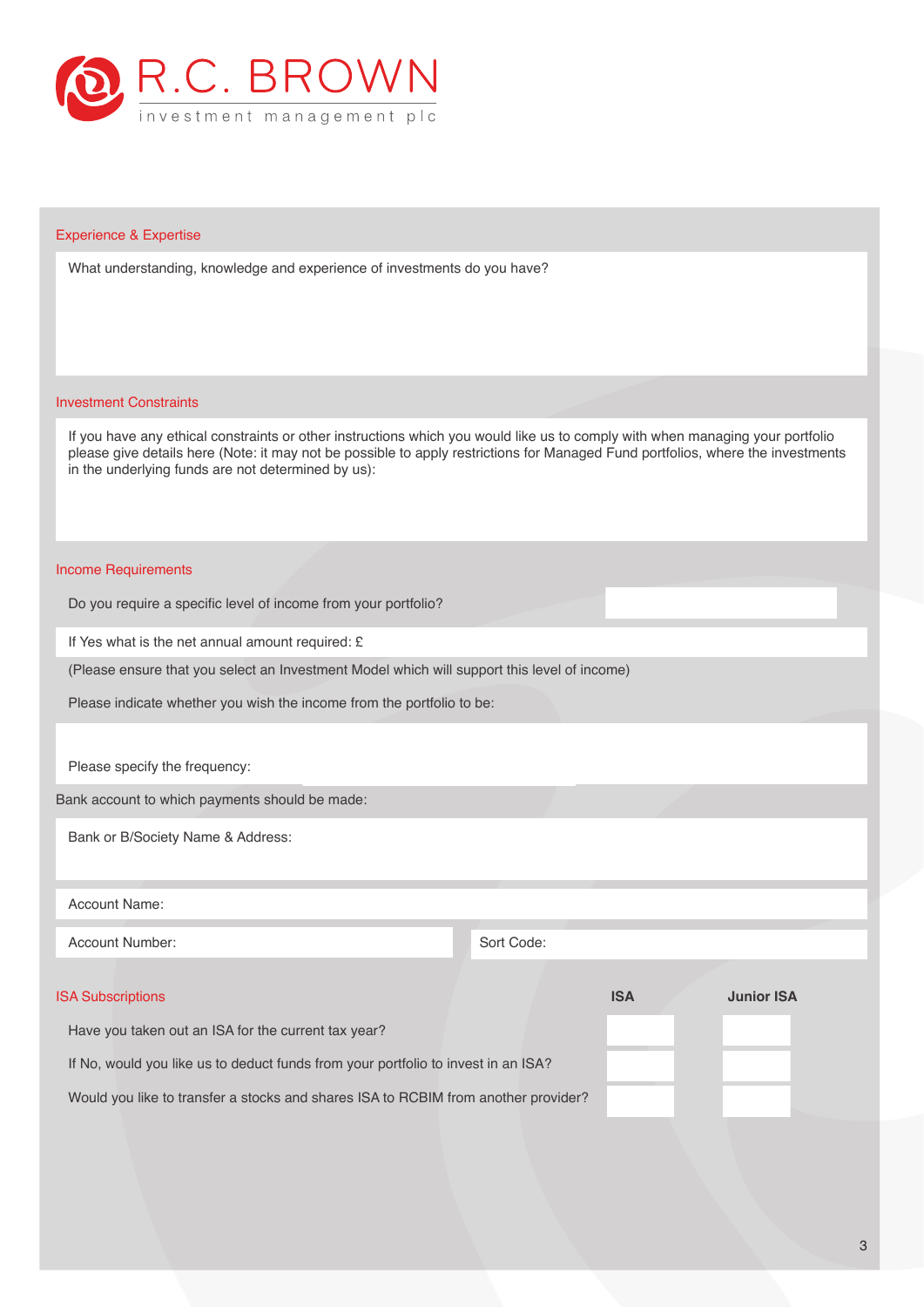

## Investment Strategy and Risk Profile (For AIM / IHT portfolios, please see separate Appendix 10 for risk definitions)

Our range of investment strategies is detailed below. Please ask your financial adviser to select the most suitable model for us to follow when managing your investment portfolio:

| <b>Strategy</b>             | <b>Risk Profile</b>   | <b>Equity-based</b><br>Assets % | <b>Fixed Assets %</b> | <b>Description</b>                                                                                                                                                 |
|-----------------------------|-----------------------|---------------------------------|-----------------------|--------------------------------------------------------------------------------------------------------------------------------------------------------------------|
| Growth                      | High                  | 80-100                          | $0 - 20$              | This strategy is designed purely for capital<br>growth and as such returns may be volatile<br>especially in the short term.                                        |
| <b>Balanced</b><br>Growth   | Medium<br><b>High</b> | 75-95                           | $5 - 25$              | This strategy prioritises capital growth over<br>income and as such returns may be volatile<br>especially in the short term.                                       |
| <b>Balanced</b>             | Medium                | 65-85                           | $15 - 35$             | This strategy is designed to achieve a balance of<br>income and capital growth over time.                                                                          |
| Cautious<br><b>Balanced</b> | Moderate              | 55-75                           | $25 - 45$             | This strategy is designed to generate an income<br>which can grow modestly in real terms over time<br>whilst retaining the potential for modest capital<br>growth. |
| Cautious                    | Moderate<br>l ow      | $40 - 60$                       | 40-60                 | This strategy is designed to produce a<br>reasonably high level of income without unduly<br>restricting the potential for capital growth.                          |
| Conservative Low            | Moderate              | $30 - 50$                       | 50-70                 | This strategy seeks to prioritise income over<br>capital growth and as a consequence capital<br>growth is likely to be modest over the longer term.                |
| Defensive                   | Low                   | $20 - 50$                       | 50-80                 | This strategy seeks to produce a modest long<br>term real return, from a portfolio with relatively<br>low volatility characteristics.                              |

**Or** 

Manage the portfolio in accordance with the bespoke strategy outlined in my Investment Management Proposal **Real Assets** are higher risk investments and may include UK and Overseas Equities, Property, Hedge Funds, Commodities and Private Equity where the risk of capital loss is potentially high.

**Fixed Assets** are lower risk investments and may include Government Bonds, Corporate Bonds, Preference Shares and Cash on Deposit where the risk of capital loss is low, but not impossible.

Please note that all of the above models contain equity-based investments which will fluctuate in value and you may not get back the amount originally invested. If you have any doubts about the suitability of these investments please consult your financial adviser before proceeding.

| <b>Portfolio Composition</b>                                                                                                                                         | <b>Portfolio Style</b>                                                                                                                                                         |
|----------------------------------------------------------------------------------------------------------------------------------------------------------------------|--------------------------------------------------------------------------------------------------------------------------------------------------------------------------------|
| Please select one of the following:<br><b>Managed Fund portfolio</b><br>Minimum investment £15,000 invested in a range of                                            | Please select one of the following:<br><b>Core Portfolio range</b><br>UK biased portfolios (up to 85% UK Equity, up to 40%                                                     |
| broadly diversified managed funds and cash.                                                                                                                          | Overseas Equity)                                                                                                                                                               |
| <b>Directly Invested Portfolio</b><br>Minimum investment £250,000 invested<br>in a<br>combination of equities, fixed interest securities,<br>managed funds and cash. | <b>Overseas Focused Portfolio range</b><br>Overseas biased portfolio (up to 45% UK Equity, up<br>to 85% Overseas Equity)<br>Risk warning: For UK based sterling investors, the |
| AIM / IHT portfolio<br>Minimum investment £50,000 please also complete<br>Appendix 10                                                                                | greater exposure to overseas markets and potential<br>currency movements, may increase the overall risk<br>profile.                                                            |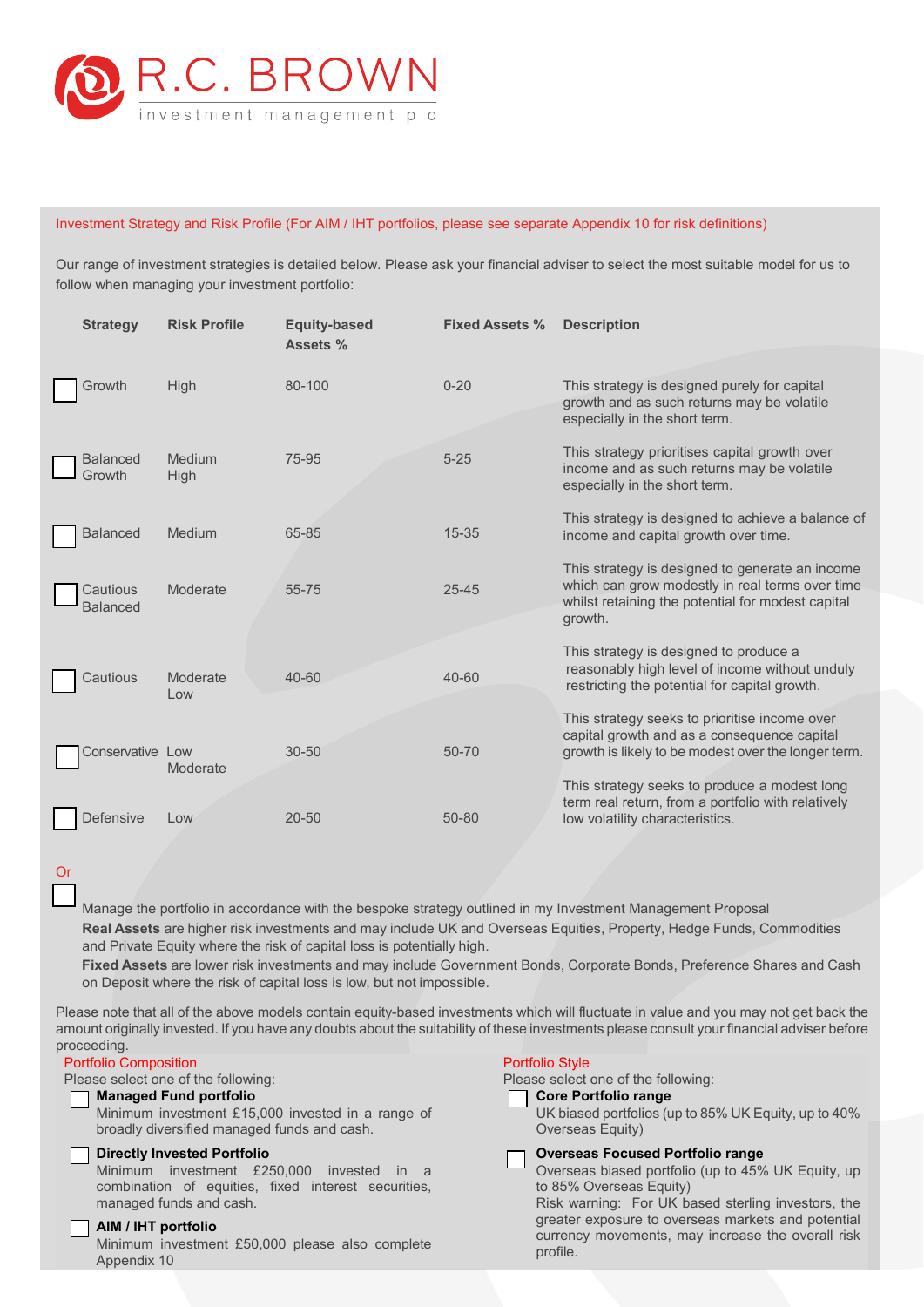

## Suitability Declaration (for Adviser use only)

### I confirm that

(a) I have carried out an assessment of the suitability of RCBIM's discretionary management service for this client and made a personal recommendation to proceed;

(b) I have selected the above investment strategy and carried out an assessment of its suitability for this client, taking into account all necessary information including their knowledge and experience, financial situation including capacity for loss, investment objectives and attitude to investment risk;

(c) These suitability assessments will be reviewed by me at regular intervals and I will notify RCBIM immediately if any changes are required.

| <b>IFA Name</b>               |  |  |
|-------------------------------|--|--|
| <b>IFA Signature</b>          |  |  |
| Date                          |  |  |
| <b>RC Brown Secure Portal</b> |  |  |

The **RC Brown Secure Portal** provides a safe and user-friendly way to access account valuations, view reports, and send and receive communications online. Please provide your e-mail address below, and your Secure Portal access will be created.

| If this is a joint account, and you would like each user to have their own separate login details, please insert additional information below: |  |  |  |
|------------------------------------------------------------------------------------------------------------------------------------------------|--|--|--|

First Applicant Name: Email address:

Second Applicant Name: Email address:

If you do not wish to have Secure Portal access, and wish for all correspondence and reports to be sent via post, please tick the following box

### Instructions for Correspondence

All correspondence and reports will be sent to you in accordance with the options selected above. Copies of your reports will be sent to your adviser via the RC Brown Secure Portal.

If there are any other parties to whom you wish correspondence to be sent, or parties who require access to your valuations via the Secure Portal, please indicate below:

Name: Email (via Secure Portal):

Address (via post):

## Other Information

If you know of any information which may affect our management of the portfolio and which is not covered elsewhere in this form, please give details here:

If your portfolio is taxable please give details of any taxable gains you have realised, or intend to realise, in the current tax year: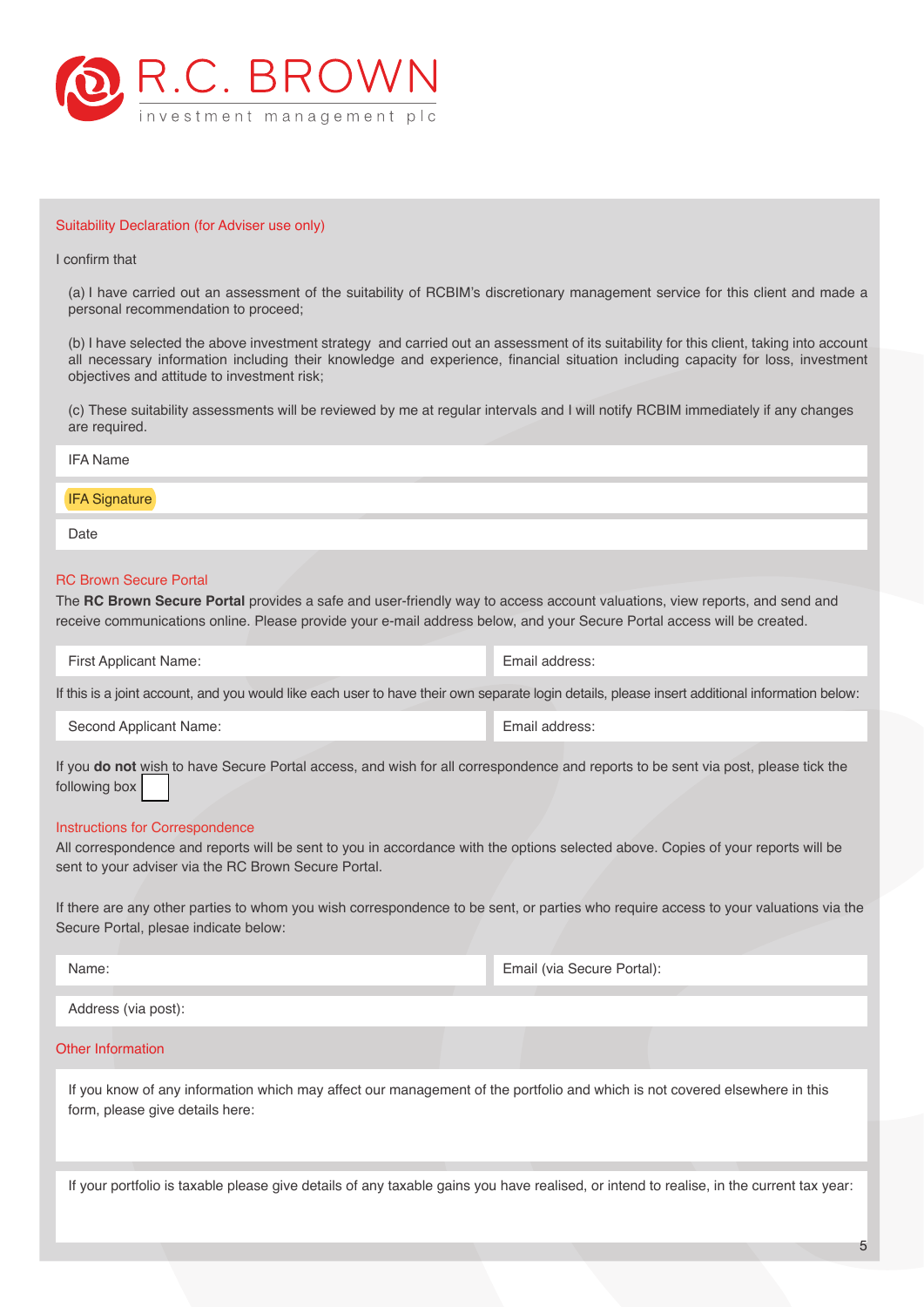

# **FEES**

| Client Name(s):                                                                                                                                                                                                                                                                                                                                                                                                                                                                         |                                                                                                                      |                                                                                                                                             |  |  |
|-----------------------------------------------------------------------------------------------------------------------------------------------------------------------------------------------------------------------------------------------------------------------------------------------------------------------------------------------------------------------------------------------------------------------------------------------------------------------------------------|----------------------------------------------------------------------------------------------------------------------|---------------------------------------------------------------------------------------------------------------------------------------------|--|--|
|                                                                                                                                                                                                                                                                                                                                                                                                                                                                                         | 1. Investment Management Fees (VAT will be added at the applicable rate)                                             |                                                                                                                                             |  |  |
| Please tick ONE of the following fee options:                                                                                                                                                                                                                                                                                                                                                                                                                                           |                                                                                                                      |                                                                                                                                             |  |  |
| <b>Portfolio Value</b><br>£15,000 to £375,000<br>£375,000 and over                                                                                                                                                                                                                                                                                                                                                                                                                      | <b>Option 1 - Performance Fee</b><br>0.625%<br>0.40%<br>Plus 20% of the portfolio's<br>annual return in excess of 4% | <b>Option 2 - Conventional Fee</b><br>1.25%<br>0.80%                                                                                        |  |  |
| AIM / IHT portfolio                                                                                                                                                                                                                                                                                                                                                                                                                                                                     | AIM / IHT portfolio                                                                                                  |                                                                                                                                             |  |  |
| £50,000 and over                                                                                                                                                                                                                                                                                                                                                                                                                                                                        | 1.25%                                                                                                                | There is an initial set up charge of £500 plus VAT<br>levied on AIM IHT portfolios in addition to the standard<br>first year ad valorem fee |  |  |
| <b>Notes</b>                                                                                                                                                                                                                                                                                                                                                                                                                                                                            |                                                                                                                      |                                                                                                                                             |  |  |
| a) Fees are calculated calendar monthly and charged according to the total portfolio value at the month end.<br>b) All fee options are INCLUSIVE of trading, custody and administration costs.<br>c) Portfolios close to / at the threshold will only switch once the value has moved as follows:<br>Rising portfolios will have to have gone above £385,000 before switching<br>Decreasing portfolios will have to have gone below £350,000 before switching<br>2. Index-Linked option |                                                                                                                      |                                                                                                                                             |  |  |
| Would you like to Index-link your fee?<br>Please delete<br>as appropriate<br>Fixed Index-Linked fee is calculated as either Option 1 or 2, but fixed at outset and increased<br>annually by RPI (as determined by table RP02 issued by the Office for National Statistics). Adjusted for<br>inflows and outflows.                                                                                                                                                                       |                                                                                                                      |                                                                                                                                             |  |  |
| 3. Adviser's Fees (VAT may be added at the applicable rate)                                                                                                                                                                                                                                                                                                                                                                                                                             |                                                                                                                      |                                                                                                                                             |  |  |
| In addition to the above charges, an initial and/or ongoing service charge may be paid by you to the adviser who introduced you<br>to us. The amount agreed between you and your adviser is:                                                                                                                                                                                                                                                                                            |                                                                                                                      |                                                                                                                                             |  |  |
| <b>Initial</b>                                                                                                                                                                                                                                                                                                                                                                                                                                                                          | To be debited from your portfolio                                                                                    | Please delete<br>as appropriate                                                                                                             |  |  |
| Ongoing                                                                                                                                                                                                                                                                                                                                                                                                                                                                                 | To be debited from your portfolio                                                                                    |                                                                                                                                             |  |  |

# 4. Managed Funds

Investments in managed funds (OEICs) may be subject to charges by the underlying provider including an annual management charge. We will negotiate these on your behalf and therefore they will vary. Full details are available on request.

## 5. Other Fees (VAT may be added at the applicable rate)

We do not normally charge for reports or other work undertaken for you or your adviser, but we reserve the right to do so if we would incur unreasonable costs or are asked to act outside the normal scope of our services. On termination of this agreement we reserve the right to charge for liquidating or transferring investments out of our nominee account at £5 per line for electronic transfers and £10 per line for certificated.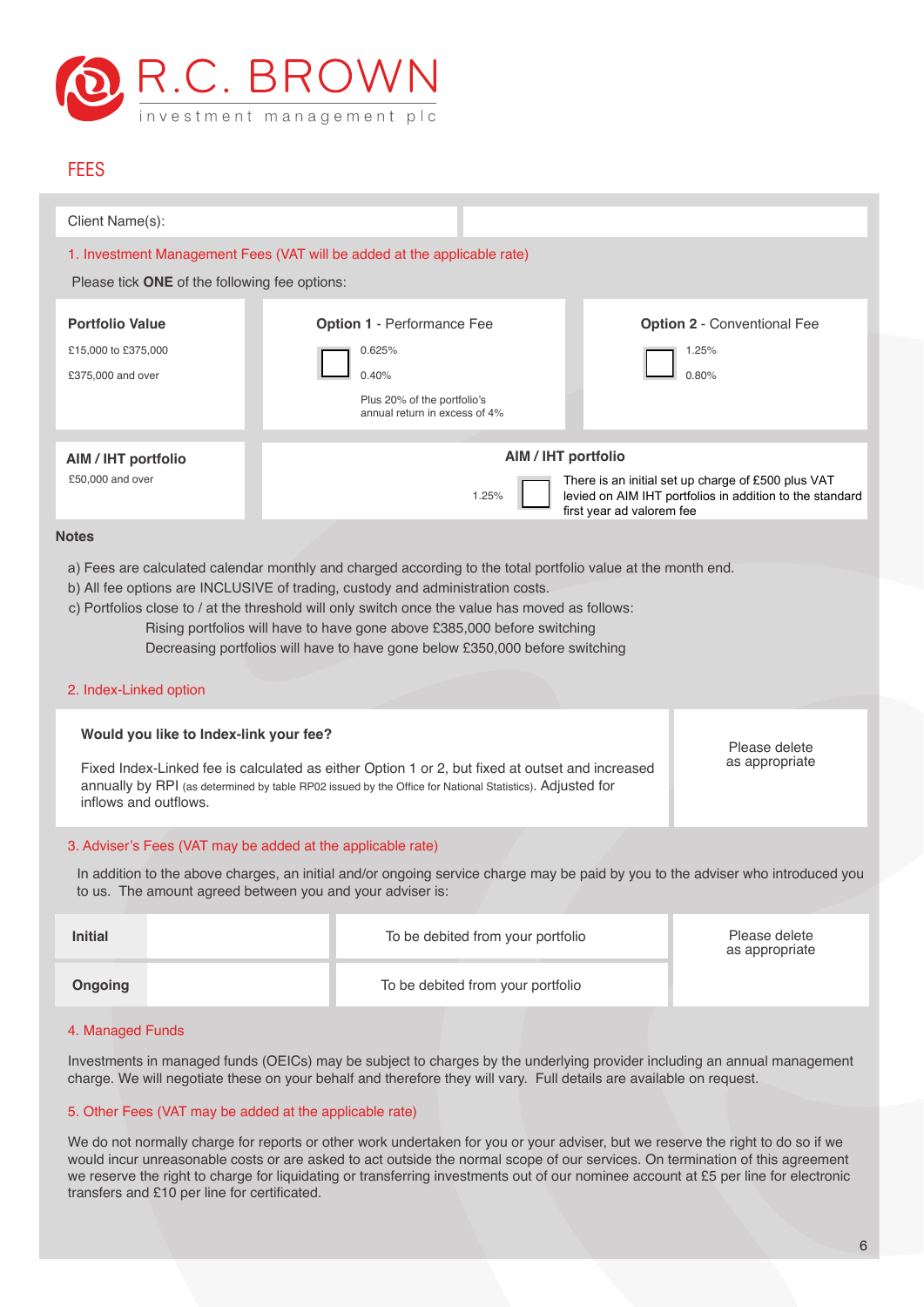

General Data Protection Regulation (GDPR) / Data Protection Act 2018: RCBIM take your privacy seriously and will only use your personal information to administer your account and to provide the services you have requested from us. From time to time, we may also need to contact you to provide you with details of changes to our services. In order to meet our regulatory obligations, we will retain information about you and the advice we provide for only as long as we are required to by FCA regulations. In providing our service we may share your information with associated companies, service providers, their agents and regulators. We will endeavour to ensure that your information is only used in line with your instructions and our strict policies on confidentiality. Some recipients may be based in other countries where standards of data protection may be different. Wherever possible we will make sure that you have the same levels of protection as in the UK. We will not contact you to market other services to you unless you request us to and we will only pass on your details to other agencies where we have a legal or regulatory duty to do so. In signing our application form to become a client you are giving your consent to us using your personal data for the purposes specified. You may withdraw your consent at any time by writing to us at 1 The Square, Temple Quay, Bristol, BS1 6DG or by emailing us at enquiries@rcbim.co.uk

### **Checklist**

Please tick the type of account(s) you wish to open with RCBIM: I**SA** Please complete Appendices 1 & 2 (as appropriate) **Junior ISA** Please complete Appendices 1A & 2A (as appropriate) **Self Invested Personal Pension (SIPP)** Please complete Appendix 3 **Offshore Bond** Please complete Appendix 4 **Onshore Bond** Please complete Appendix 5 **Private Individual (taxed portfolio)** Please complete Appendix 6 **AIM / IHT Portfolio Service** Please complete Appendix 10

### **If you are investing cash:**

• Please enclose a cheque payable to RC Brown Client Money Account.

### **If you are transferring a portfolio from another manager:**

• We will prepare a Letter of Authority for you to sign authorising the transfer and send this to the ceding manager on your behalf.

#### **If you are transferring investments registered in your own name:**

• Please provide as much detail as possible about the investments in Appendix 6 including acquisition dates and purchase costs if possible. We will use this information to calculate your capital gains tax position. Please also attach your share certificates and/or managed fund statements.

#### **Declaration**

I/we, the "Client", hereby appoint R.C. Brown Investment Management PLC (RCBIM) to manage my/our portfolio in accordance with the terms of this Agreement. I/we understand that, by signing this form, this will constitute an agreement between us incorporating the information contained in the Client Application Form and the Terms of Business. I/we confirm that the information provided in this form is correct and I/we undertake to notify my/ our adviser promptly of any changes to the information. I/we confirm that I/we have read and understood RCBIM's Terms of Business. I/we agree that RCBIM may contact me/us as provided for within the Terms of Business and that RCBIM may undertake checks in order to verify my/our identity in accordance with anti money laundering and financial crime regulations.

### Tax Residency Self Certification

Please indicate ALL countries in which you are resident for the purposes of that country's income tax

| Country of Tax Residency | Tax Identification Number (TIN) or other relevant tax<br>identification number (e.g. UK National Insurance Number) |  | No TIN |  |
|--------------------------|--------------------------------------------------------------------------------------------------------------------|--|--------|--|
|                          |                                                                                                                    |  |        |  |
|                          |                                                                                                                    |  |        |  |
|                          |                                                                                                                    |  |        |  |
|                          |                                                                                                                    |  |        |  |
|                          |                                                                                                                    |  |        |  |